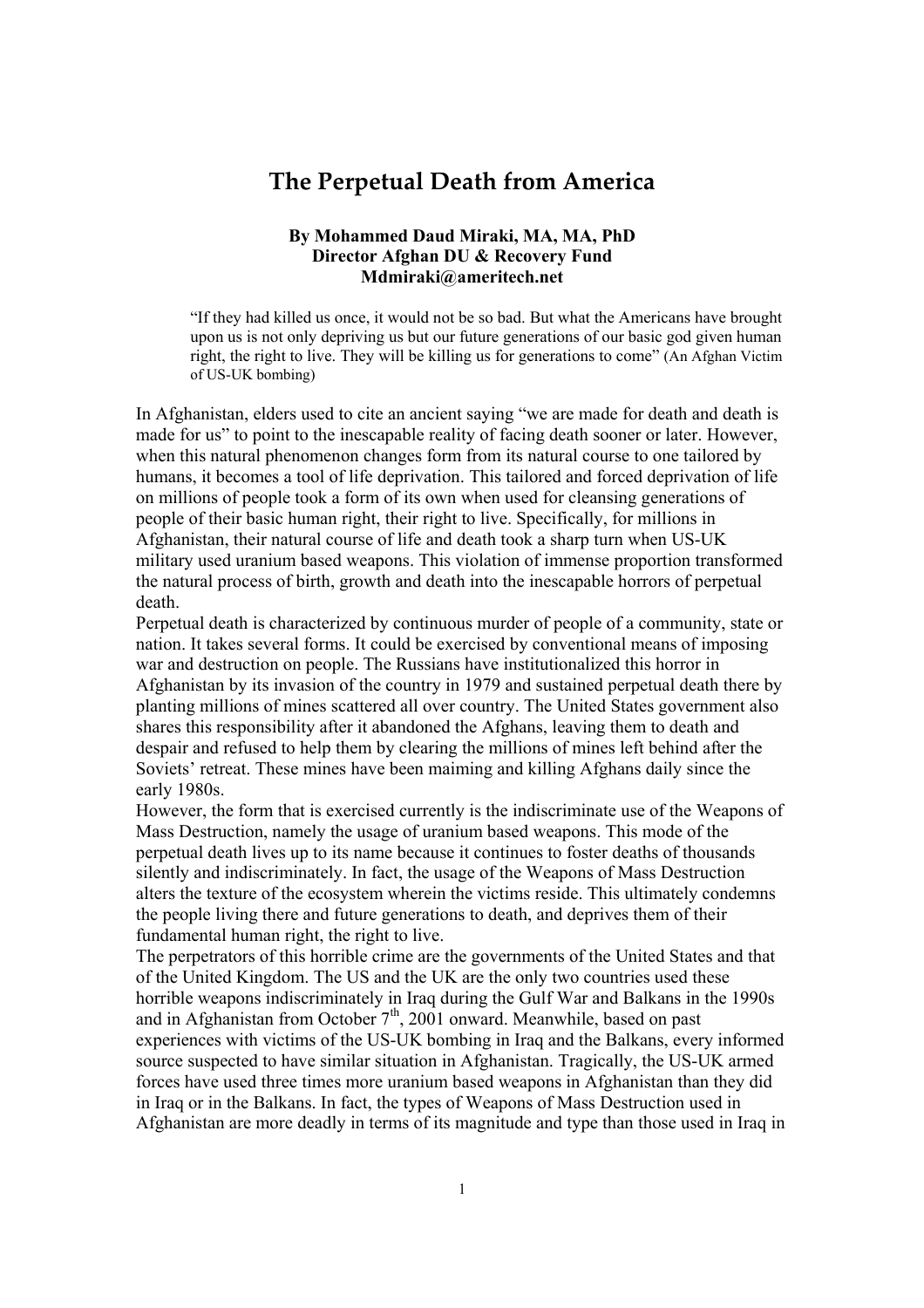the 1990s. This became evident with the recent report by the Uranium Medical Research Center (UMRC), establishing the presence of a mysterious metal in Afghan soil samples and urine samples of victims. The investigation carried out by the two teams of experts, one concentrated on the city of Jalal Abad while the other on the capital Kabul. The two teams gathered data and established the use of uranium-based weapons there. They discovered symptoms in population of illnesses associated with exposure to depleted uranium contamination similar to that in Iraq and Balkans. This added to the curiosity of the investigators and collected soil samples from impact sites to investigate them in the West. The investigators were also surprised to find high concentration of uranium in the urine of subjects from Jala Abad. In fact, the level of uranium was 400% to 2000%, the highest level of uranium ever recorded in civilian population. Incidentally, the uranium particles that were discovered in the urine samples from subjects in Jala-Abad exhibited characteristics different from depleted uranium while the populations exhibited health problems similar to those in Iraq. The report said the following in regards to the impact of the uranium-based weapons:

ìDr Asaf Durakovic, a professor of nuclear medicine and radiology and a former science adviser to the US military, who set-up the independent UMRC, has been testing US, British, and Canadian troops and civilians for DU and uranium poisoning over the past few years. His findings confirm significant amounts in the subjects' urine as much as nine years after exposure."

The above quote points to the perpetual death imposed on population of any country where the USA and the UK had used uranium-based weapons.

ìDurakovic and his team have searched for possible alternative causes, such as geological or industrial sources, or the likelihood of Al Qaeda having uranium reserves. But the uranium found is not consistent with the "dirty bomb" scenario proposed by the US (in which stores of radioactive materials might explain the findings), nor is it connected to DU, or an enriched uranium-type dust that has been found in Iraq and Kosovo." http://www.umrc.net

In Iraq, it took up to five years to have any significant effects of exposure to depleted uranium, however, in Afghanistan only after one year, the UMRC research group suspects that 25% of newly born in Kabul showed symptoms of exposure to uranium weapons. The latter factor further strengthens the hypothesis of the UMRC that the US-UK militaries are using uranium ore in their weapons in order to increase its destructive capability. The usage of uranium ore also makes it difficult to trace these weapons to the US-UK militaries and creates a distortion as if the uranium had come from the local uranium deposits. The conclusion of the report was:

ìHowever, marked differences between natural uranium and the uranium used in the metal fragments found in Afghanistan was uncovered with the use of an electron microscope, which revealed the presence of small ceramic particles produced by the high temperatures created on impact. This method of disguising uranium would benefit governments that are under pressure from the growing anti-DU lobby." "The only conclusion is that the allied forces are now possibly using milled uranium ore in their warheads to maximise [sic] the effectiveness and strength of their weapons, as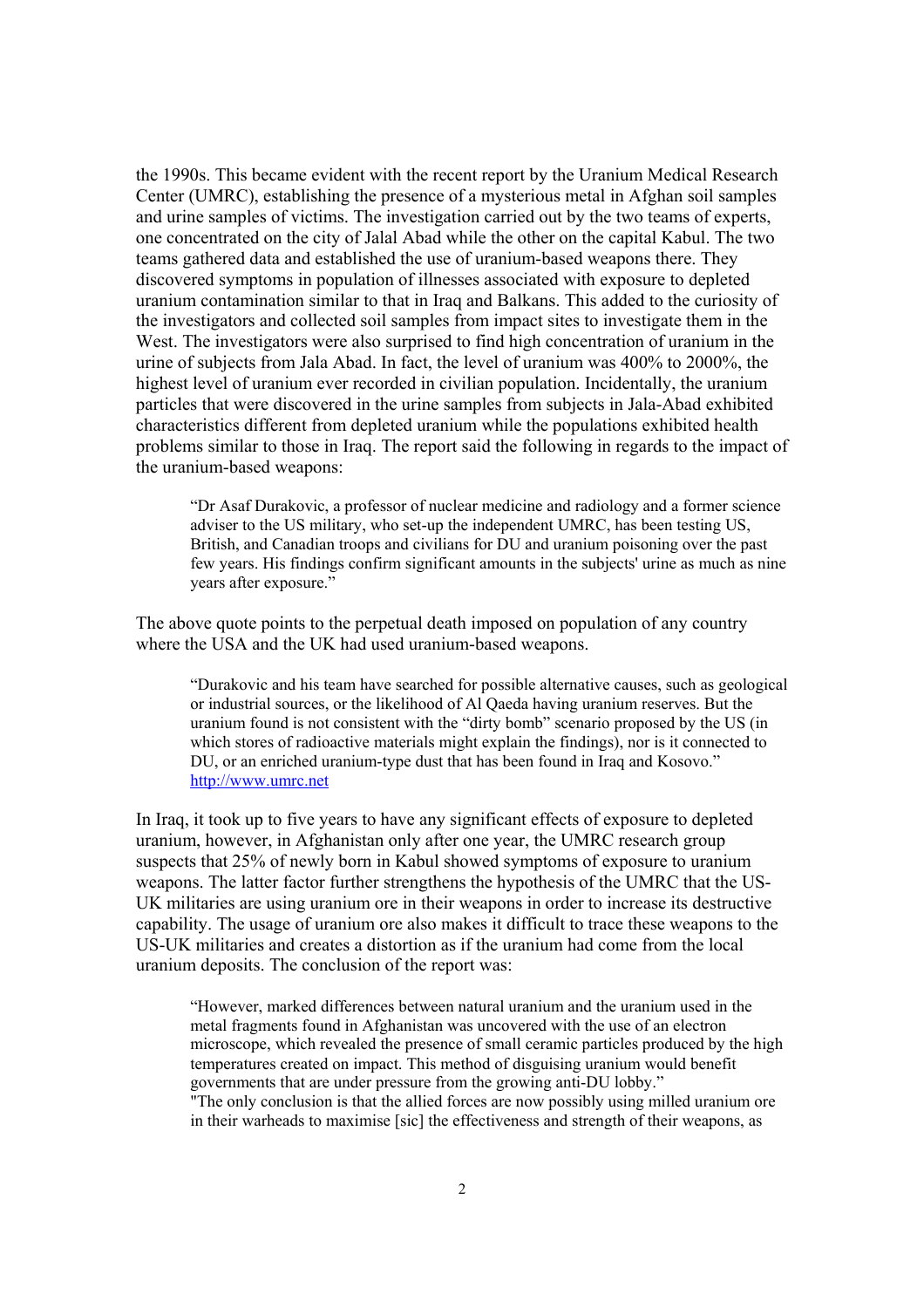well as to mask the uranium, hoping that it may be discounted as part of any local natural deposits."

The destructive effects of the uranium-based weapons became evident in the beginning of the bombardments in Afghanistan, when Reuters reported that people died from minor injuries. Public Health Minister Mullah Abbas said:

"Our findings prove that this is true. These bombardments have radioactive rays and chemical materials that also cause cancer." (Reuters, October 29, 2001)

The news report continued with quotes that further added credibility to the claims of many that the US and the UK had used uranium weapons in Afghanistan. Dr. Wazir a surgeon at Wazir Akbar Khan Hospital had said the following amidst the bombardments: "We have some patients with superficial injuries with symptoms of chemical weapons." (Reuters, October 29, 2001)

According to Dr. Wazir a 10 years old boy, who had superficial injuries died from respiratory problems after the bombing, while another individual, a 50 years old woman also died from minor injuries. The doctor continues by citing three of his other patientstwo girls aged 12 and 15 and a boy aged 15-who had only sustained superficial injuries from the US bombings, died hours later from breathing difficulties and internal bleeding. Dr. Wazir continued:

"These are only three examples... There have been other cases where we suspect chemical weapons have been used. Most of the victims have had respiratory problems and internal bleeding for which there is no apparent cause." (Khalifa.com, October 30, 2001)

At the fighting front north of Kabul, where Taliban forces were pounded night and day, many dead Taliban soldiers had no visible injuries except blood flowing out of their mouths, internal bleeding consistent with uranium and chemical weapons. Furthermore, many dead Taliban soldiers had severe discoloration of the skin, orange, without being burned, while others had their rifles melted in their hands. This aroused suspicion among Taliban and others that weapons used by the US-UK military were not conventional weapons. Many Taliban soldiers that survived the bombing in the north have died since after returning to their native villages in the south, southwest, and southeast of the country. They had no physical injury upon their death, however, they died from internal bleeding and other bizarre symptoms including uncontrolled vomiting, diarrhea, and blood loss in urine and stool. Their families were shocked with disbelieves.

Another bizarre, yet tragic scene was reported near Rish-Khor military base in Kabul. Multiple witnesses reported seeing dead birds on tree branches with blood coming out of their mouths. As one witness put it:

ìWe were amazed to see all these birds sitting quietly on [tree] branches; but when we shook the tree the birds fell down and we saw blood coming out of their mouths. Then we climbed the trees to see those that were still stuck on tree branches, all of them had bled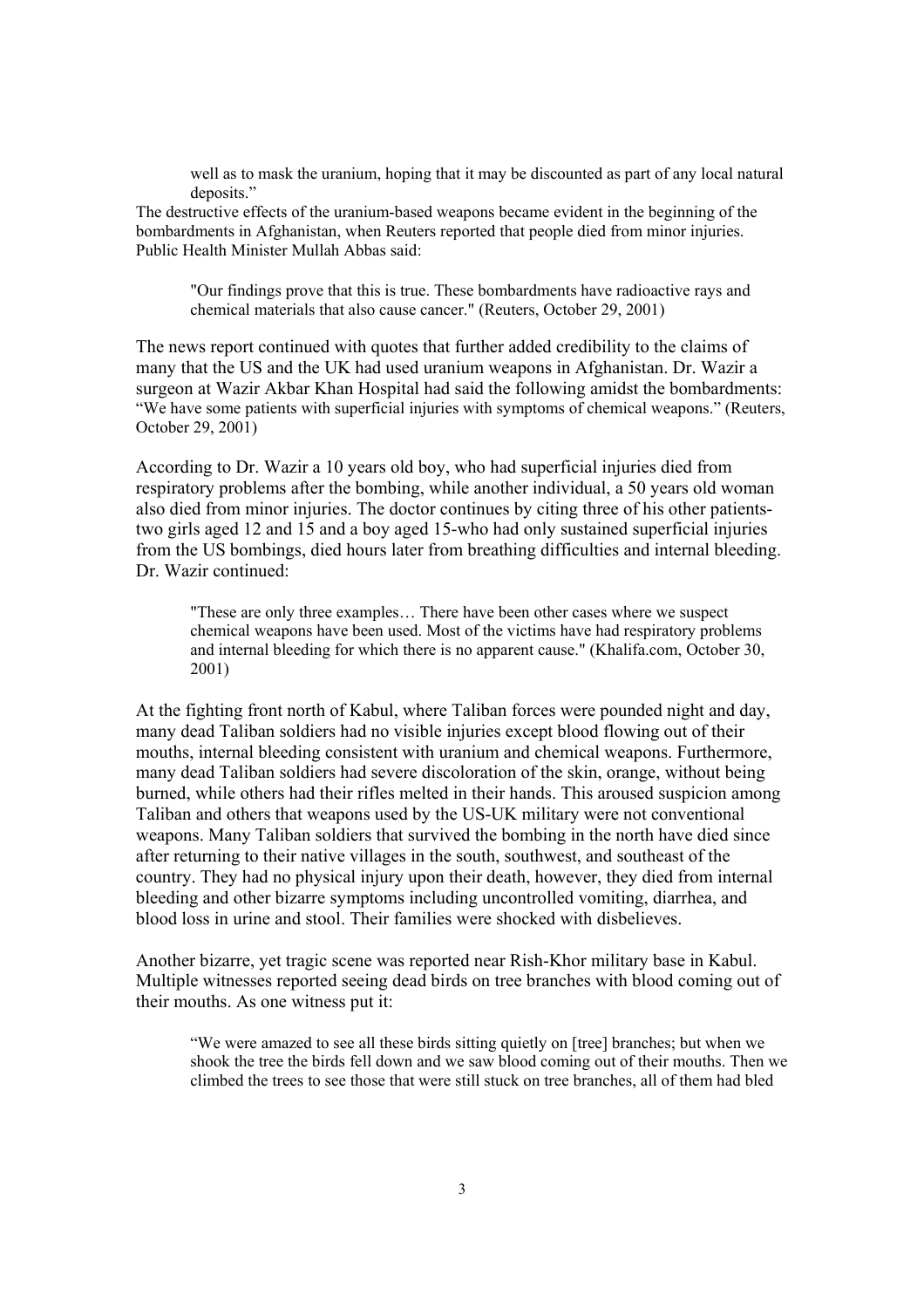from their mouths. Two of the birds appeared to be partly melted into the trees  $branches$ <sup>21</sup>

These various claims by witnesses of the US-UK bombing amply establishes that Weapon of Mass Destruction have been used. Amidst the nonstop bombing, Taliban Public Health Minister Mullah Mohammad Abbas had expressed concerns about the utility of depleted uranium by the US in Afghanistan. The Minister was anxious about the long-term contamination of large areas in Afghanistan. He was aware of the US indifference to the well being of people in other regions and said: "They used uranium in Kosovo and our concern is that they will do the same thing in Afghanistan."

According to Dai Williams, independent DU researcher, there has been 50 to 100 times greater health hazard in Afghanistan than had been in Balkans from the usage of uranium weapons—depleted uranium and/or non-depleted uranium. As pointed out above, the efforts of UMRC to expose the so-called mystery metal used in the bombing in Afghanistan strengthened by the efforts of other researchers aimed at exploring the ongoing 'Afghan War Syndrome' similar to the 'Gulf War Syndrome', which has caused horrific congenital deformities in Iraq. According to the Washington based Center for Defense Information, several hundred tones of weapons—smart bombs and cruise missiles—enriched with the so-called mystery metal aimed at hard targets such as caves, bunkers and command and control installations were used in Afghanistan. The problem becomes more severe when one compares, the hard target weapons used in Afghanistan to the ones used in Balkans. Dai Williams compares the weapons, namely hard target weapon in Afghanistan to that in Balkans as follows:

"The mystery metal is  $50-75\%$  of the weight of the bombs - up to 1.5 tons in the GBU-37 Bunker Buster bombs. If this is DU then target zones will be 50-100x more contaminated than by the pencil-sized 30 mm (0.27 kg) anti-tank shells used in the Balkans War, and more like the DU ammunition fire in the Gulf War. DU oxide is known to travel up to 25 miles by wind so large areas may be affected by each bomb."

What this translates into is more deaths, morphological changes in people, congenital deformities and various types of cancers. In this tragedy, an intertwined horrifically fatal relationship emerges between the individual and his/her environment. Since Afghans, as other people worldwide, live in their respective localities, where they have lived from childhood on, are forced to make painful choices. On the one hand, they do not want to leave their villages and cities because those are their homes. On the other, hand, they can not remain there out of concerns for the safety of their families from uranium poisons as well as further bombings. Tragically, they have no choice and no place to go. Even if they could, for the overwhelming majority it is too late because uranium dust has already determined their fate, diseases and inevitable death.

In their attempts to "smoke-out" the Taliban and Al Qaida, the US has bombed these ancient tunnels and caves that villagers throughout Afghanistan have been using for water supply. This not only worsened the existing situation characterized by drought and lack of water, but it also permanently destroyed the ecological centers in east, southeast and

 $\overline{a}$ 

<sup>&</sup>lt;sup>1</sup> Interviews, December 2002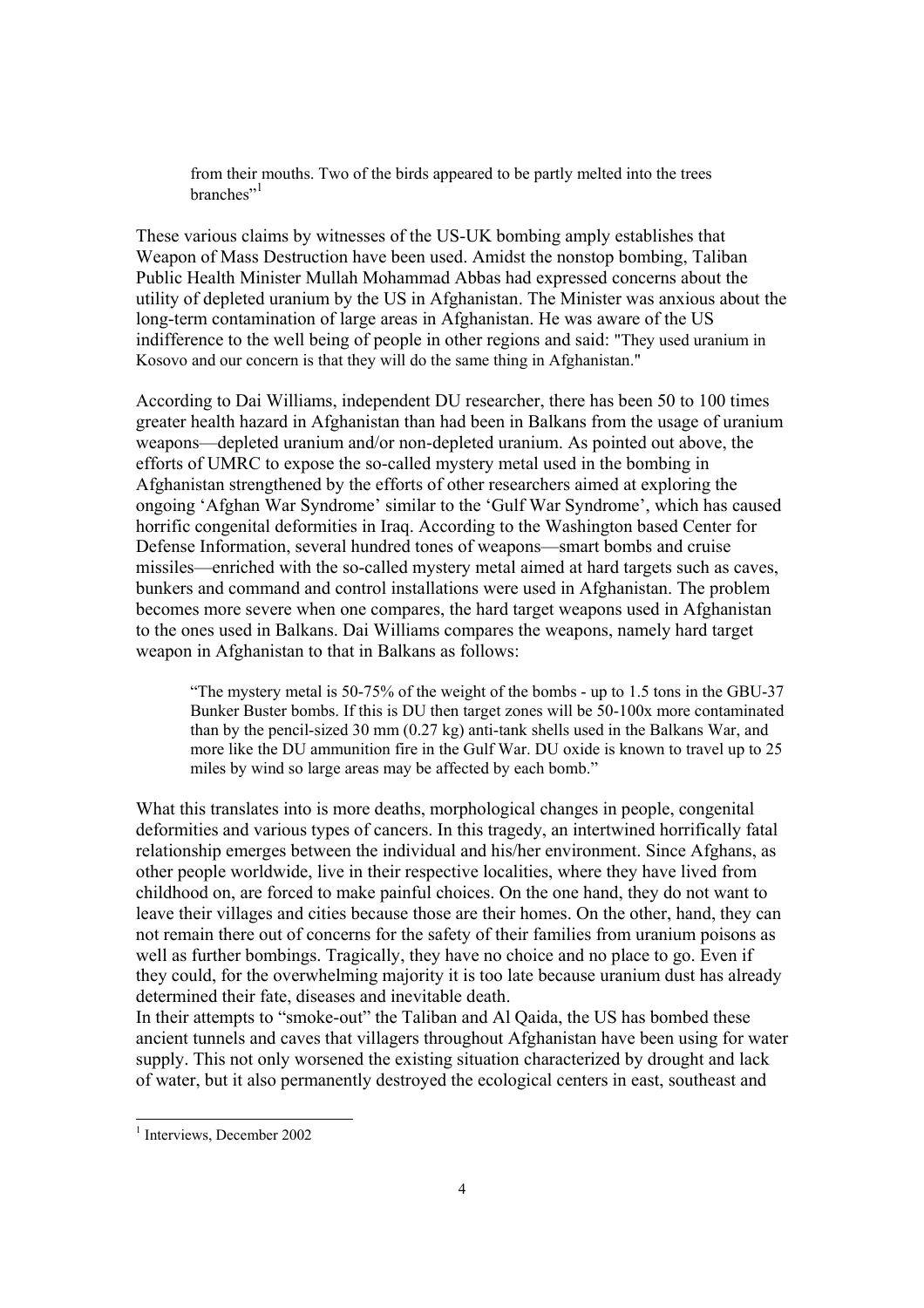southwestern Afghanistan, and created a perpetual source of disease and death for populations living in those areas. According to Fred Pearce's article 'dying of Thirst' in the New Scientist, November 17, 2001, the US military bombed the *kajaki* dam, which waters land in southwestern Afghanistan that supports over 1 million people. In the same article, Fred Pearce articulates the following:

ìAfghanistan, which is in the third year of an unprecedented drought, relies on a mixture of ancient and modern water-supply systems. As well as relying on the Kajaki dam, the south of the country is peppered with hundreds of water-supply tunnels, often running for tens of kilometres [sic] into hillsides to tap water reserves deep underground. The tunnels, known in Pashto as *karez,* are now a [sic] target for American warplanes. Military strategists claim that bin Laden and Taliban troops may now be hiding out in the *karez,* many of which are wide enough to accommodate companies of men. They say the *karez* made impenetrable hideouts for the mujahedin during their guerrilla war with Soviet occupiers in the 1980s."

Therefore, the traditional systems of water, *Karez* system of tunnels, whereupon thousands in Afghan countryside rely, have been permanently tailored to serve as sources of perpetual death for locals living there.

The following photos are reminders of the US-UK murderous legacy of perpetual death experienced in Iraq but now in Afghanistan



Iraqi Baby Deformed thanks to the US-UK depleted uranium